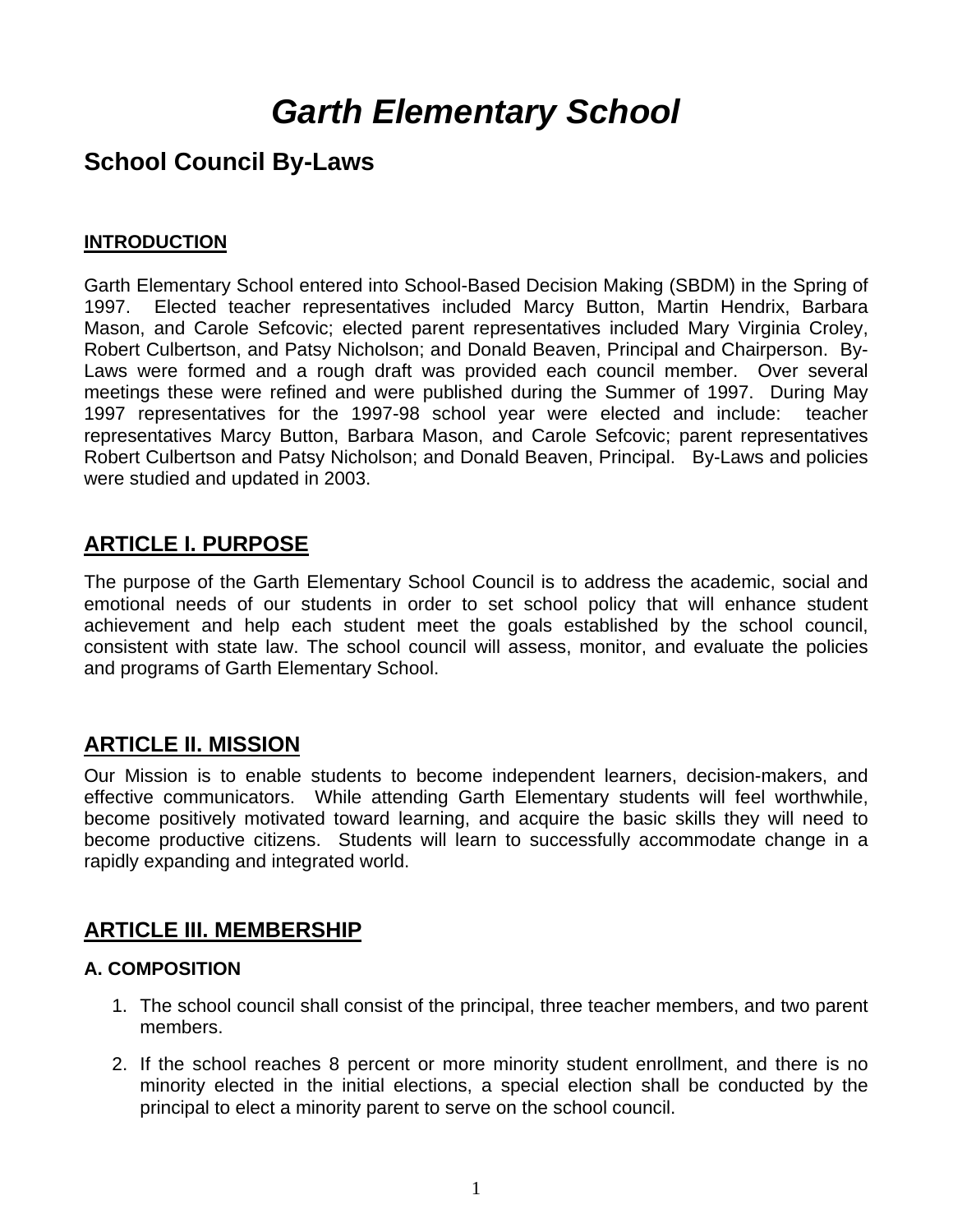- 3. In the event a special election is needed, a minority teacher from the school's staff shall be elected by the teachers. If there are no minority teachers on staff at the school, the teachers shall elect a non-minority teacher to represent the interests of the minority students in the school.
- 4. If there is a minority teacher on staff and he or she does not wish to serve on the council, the seat shall remain vacant until filled by a minority teacher.
- 5. Although there is no provision in KRS 160.345 for additional school council members, the school council does not wish to exclude any constituency in the school from participation in all council meetings. Therefore, the Student Council may designate a student council representative, and the support staff of the school (office, cafeteria, custodians, instructional assistants) may conduct an election for a support staff representative to attend all council meetings as ex officio members.

#### **B. REQUIREMENTS FOR MEMBERSHIP**

- 1. All Members: No one may serve on the school council who has a business interest in the school as designated by KRS 45A.340. New members (those with less than one year of service) must complete six (6) hours of training from a Kentucky Department of Education endorsed trainer. Experienced members (those with more than one year of service) must complete three (3) hours of training from a Kentucky Department of Education endorsed training provider each year. In the event the council must select a principal, the council is required by law to obtain training in the recruitment and interviewing prior to beginning the principal selection process.
- 2. Teacher Members: Teacher council members must possess certification required for their position as a basis for employment in Kentucky public schools. Itinerant teachers may nominate, serve, and vote in our school. Counselors may serve as teacher council members. Principals or assistant principals may not serve as teacher council members, nor vote in teacher elections.
- 3. Parent Members:. The legal definition of parent (KRS 160.345 1.c.) allows biological parents, stepparents, foster parents, or persons who have court ordered legal custody to be nominated or to vote. According to the law, parents who are nominated or who wish to vote must have a child "preregistered to attend" the school for next year. If a child is in preschool this year and will attend our school next year, the parents of that child would be eligible to be nominated, or vote in the election for next year's school council. Parents of  $5<sup>th</sup>$  graders who are exiting our school need to be nominated or vote in the middle school election.

Parent council members cannot be employed in or be related to someone who is employed in the school or in the district administrative offices. An Attorney General's Opinion [OAG 90-102] says that "relative" as used in this section should have the same definition found in KRS 160.180 and KRS 160.380 that applies to school boards. This means that a parent who is a "*father, mother, brother, sister, husband, wife, son, daughter, aunt, uncle, son-in-law or daughter-in-law*" of someone who works at the school or in the district administrative offices could not be a parent council member. Parent members cannot be a board member or a board member's spouse, nor can they have a business interest in the school.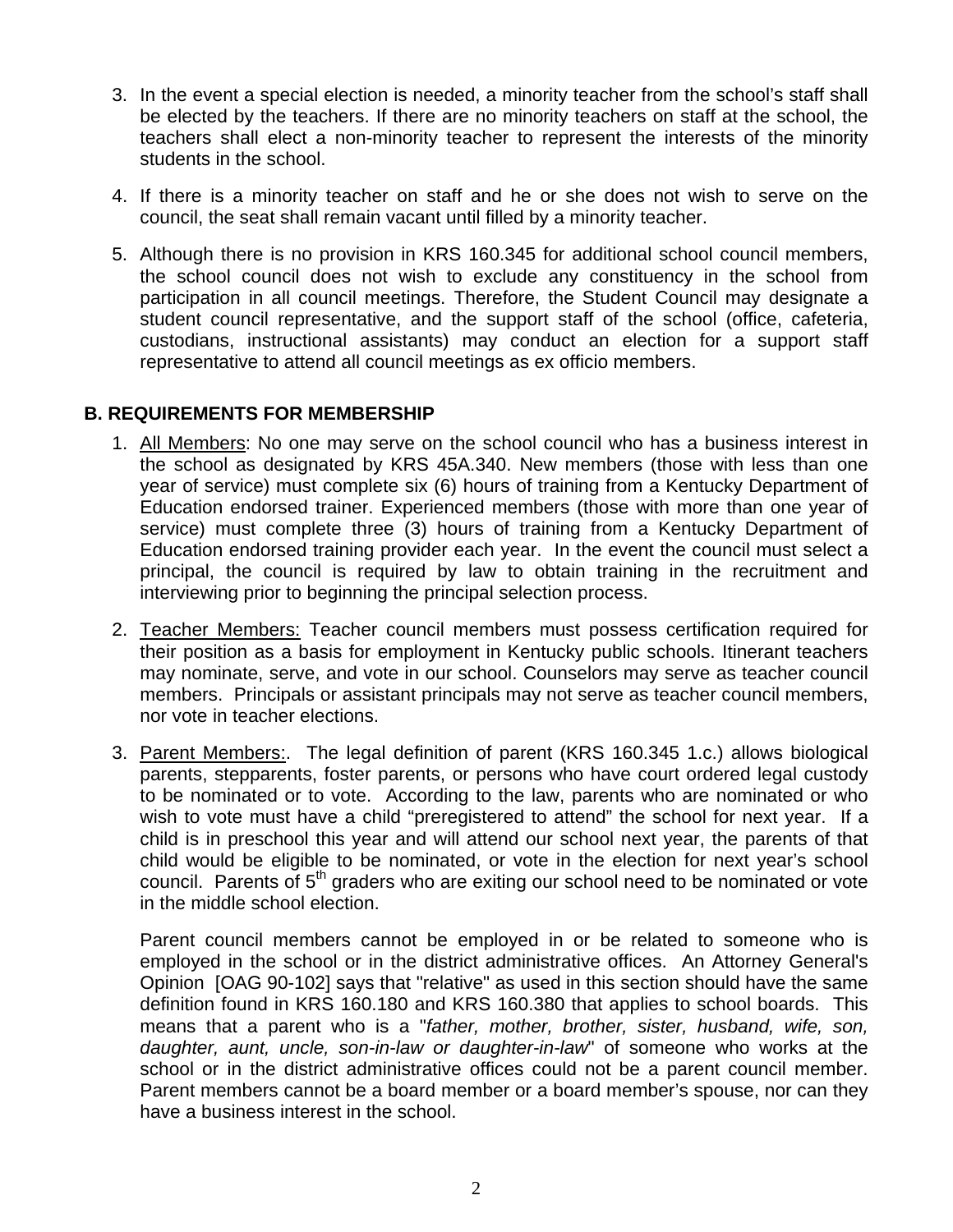# **C. ELECTIONS**

- 1. Parent Members: Parents conduct their own elections as per KRS 160.345. Annual elections shall be conducted each May by the school's PTO for the purpose of electing two parent council members. Parent elections may be by plurality vote (one parents with the highest number of votes) unless PTO bylaws require a majority vote. The president of the PTO shall notify the principal in writing of the one parents elected within 24 hours of the final vote, and shall deliver all election materials to the principal the next business day after the election.
- 2. Teacher Members: Teachers conduct their own elections as per KRS 160.345. Annual elections shall be conducted each April for the purpose of electing three teacher council members. Teacher members must be elected by a simple majority (one half plus one) of the number of teachers assigned to the school. The process that teachers may use to elect their representatives should address the following areas:
- 3. Nomination: Any teacher may nominate himself, herself, or another teacher for the office of teacher member by signing a letter of nomination and submitting it to the principal on or before March 15.
- 4. Preparation of Ballot: The principal shall ask each person nominated to sign a letter stating that he or she is willing to serve on the council if elected and that he or she meets the qualifications listed above. The principal shall then prepare a sample ballot form that lists alphabetically the names of all those nominated, willing, and eligible to serve and distribute that sample ballot to all teachers at the school not later than April 30.
- 5. Elections: Each teacher shall be given a ballot listing the same names as were found on the sample ballot and shall vote for the number of seats that are then vacant. The principal shall collect the ballots and count them in the room, announcing the results before the teachers adjourn. Any person or persons receiving a majority on this ballot shall serve as a council member in the coming year. If fewer candidates receive a majority of votes than the number needed to fill the open seats, the person getting the smallest number of votes shall be removed from the ballot, and the teachers shall vote again for the number of persons needed to fill the remaining vacancies. Any person receiving a majority of votes shall be deemed elected. This process of removing one name shall be repeated as often as necessary to elect candidates by majority to all open positions.
- **6.** Term Limits: School council members can serve up to two consecutive terms as long as they meet the eligibility requirements.
- **7.** Principal Role in SBDM Elections**:**

Other than conducting the election for the minority teacher and parent members in the event the school is required to do that, principals are not given a role by statute in school council elections. Principals can assist the teachers or parents if requested to do so with logistics such as opening the building, providing space in the building, and assisting PTA or PTO and teachers with communicating election meeting times and dates. Principals should not be involved in setting or monitoring election procedures,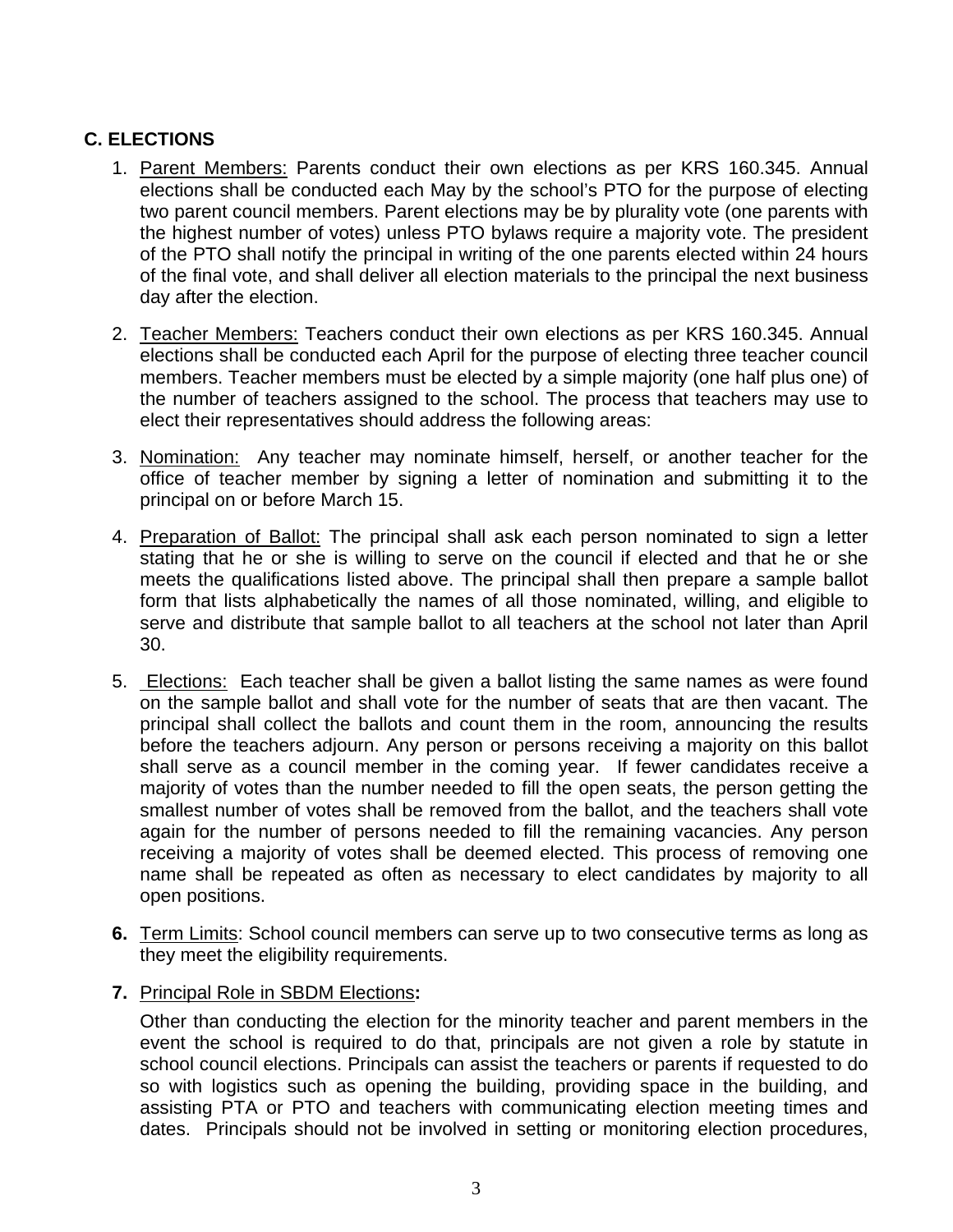nominations, balloting, or counting votes. The principal is the custodian of records for the school, and must keep the official records from the parent and teacher elections for at least three years.

- **8.** Electing a minority parent member: When Required. If the school has 8% or more minority enrollment on October 1, we must have at least one minority member after our next elections. If the principal is a minority member as defined above or if any elected parent or teacher member is a minority member as defined above, no further election is required. Otherwise, a minority parent and an additional teacher shall be elected. Minority Parent Members. Minority members must be American Indian; Alaskan native; African American; Hispanic, including persons of Mexican, Puerto Rican Cuban, and Central or South American Origin; Pacific Islander; or other ethnic group underrepresented in the school or parent of a minority Student. Parent minority members must meet the other qualifications for parent members listed above. Minority Parent Election. By May 15, the principal shall notify all parents in writing of the date, time, and place he or she has selected for an additional election. At that time, those parents shall nominate candidates and elect one additional parent minority member by plurality. In the event of a tie vote for the highest vote-getter, a run off will be held between the people who were tied.
- **9.** Electing an additional teacher**:** When Required. If the school has 8% or more minority enrollment on October 1, our council must have at least one minority member after the next elections. If the principal is a minority member as defined above or if any elected parent or teacher member is a minority member as defined above, no further election is required. Otherwise, a minority parent and an additional teacher shall be elected. Minority Teacher Qualifications. Minority Teacher members must be American Indian; Alaskan native; African American; Hispanic, including persons of Mexican, Puerto Rican, Cuban,. and Central or South American Origin; Pacific Islander; or other ethnic group or has a child that is a minority underrepresented in the school. They must also meet the qualifications for teacher members listed above. Minority Teacher. If the school has one or more minority teachers, an election for minority teacher member shall be held on the last school day in May. Nominations shall be due the preceding Thursday, and all other steps in the process shall be carried out according to the teacher election procedure described in the teacher election section of these by-laws. If no minority teacher is willing to serve, no teacher member shall be added to the council. Additional Non-Minority Teacher. If the school has no minority teachers, an election for an additional teacher member of the council shall be held on the last day of school in May out according to the procedure described elsewhere in these by-laws.

#### **D. REMOVAL OF MEMBERS**

- 1. According to KRS 156.132, the commissioner of education may recommend removal of a school council member whom he has reason to believe is guilty of immorality, misconduct in office, incompetence, willful neglect of duty, or nonfeasance.
- 2. A member of a school council may be removed from the council for cause, after an opportunity for hearing before the local board, by a vote of 4/5 of the membership of the board of education after the recommendation of the commissioner of education pursuant to KRS 156.132. Written notices setting out the charges for removal shall be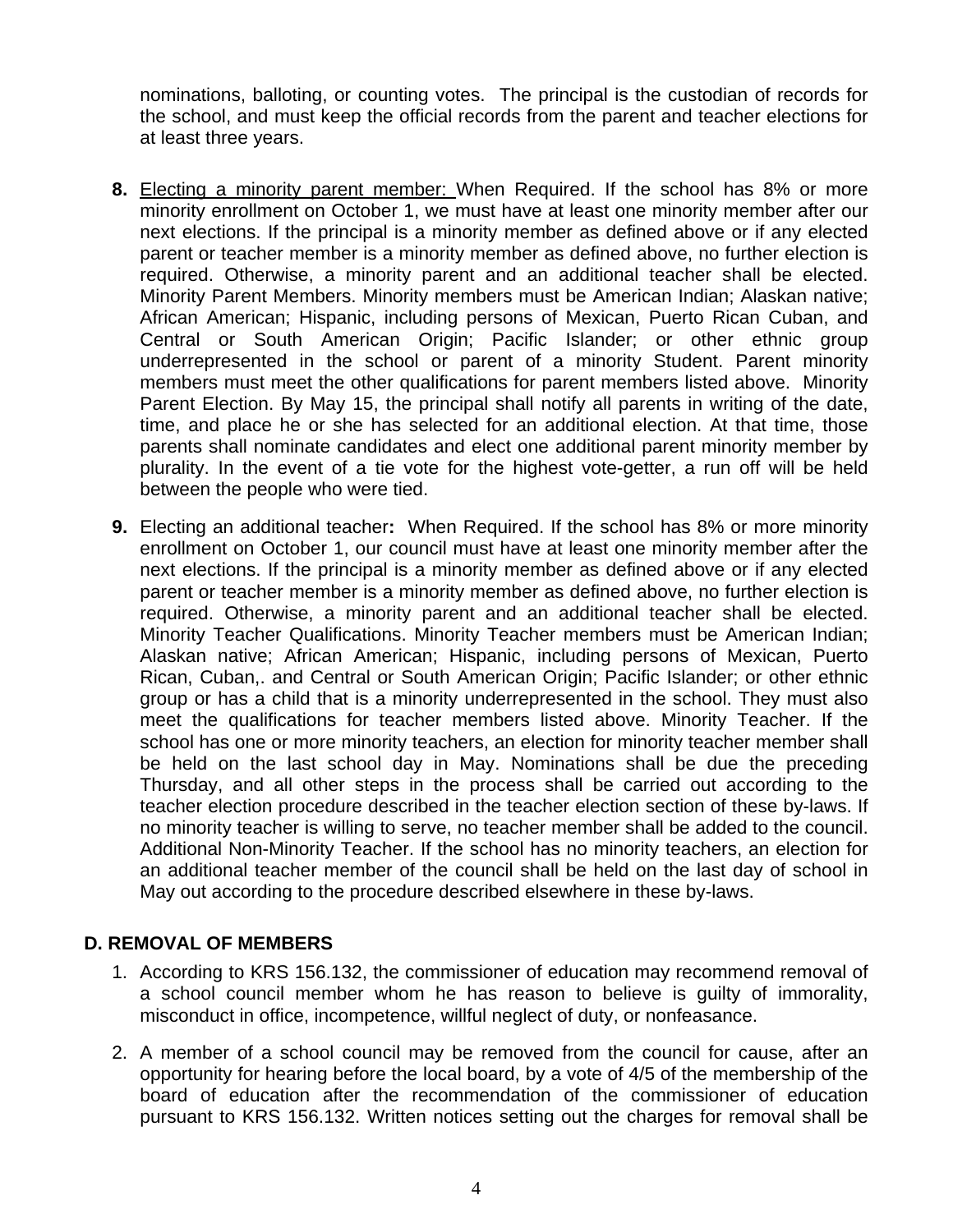spread on the minutes of the board and given to the member of the school council. KRS 160.347

#### **E. FILLING VACANCIES**

If a member of the council resigns or is removed from office, another member shall be elected in a special election held not more than one month after the vacancy occurs. The person elected in the special election shall serve the remainder of the term, and be eligible for reelection.

#### **F. TERMS OF OFFICE**

One parent member and one teacher member shall be elected in each odd-numbered year. One parent member and two teacher members shall be elected in each even-numbered year. All members shall serve from July 1 of the year when elected until June 30 two years later. To initiate this system, an election will be held in the spring of this school year in which candidates will be asked to choose whether to run for an odd-numbered year or even numbered year seat. In the event that elected council member can not fulfill their term the replacement will just stay for the reminder of the original term.

# **ARTICLE IV. DUTIES OF OFFICERS AND COUNCIL MEMBERS**

#### **A. ELECTION OF OFFICERS**

- 1. Officers shall include Chair, Vice Chair, and Secretary.
- 2. The vice chair of the school council shall be elected each July by council members and shall serve for one year. Re-election is permitted.
- 3. Except for the office of secretary, if a vice chair resigns his or her position, the council shall conduct a vote at that meeting to fill the position with another council member.
- 4. A motion to seek an alternative model allowing a council member other than the principal to serve as chair may be made by any council member at any regular meeting. A majority vote of the full council is required before an alternative model can be sought by the school council. A faculty vote must then be conducted, and the motion must pass by 2/3 in order to proceed with the model.

#### **B. CHAIR/PRINCIPAL**:

The principal shall be the primary administrator and the instructional leader of the school with responsibility for the following:

- 1. Providing the council information about the school.
- 2. Securing & providing support services (copying services, telephone, data processing and secretarial assistance).
- 3. Representing the school council with the Board of Education and press.
- 4. Publishing and disseminating the agenda for council meetings.
- 5. Provide facilities for meetings.
- 6. Facilitating and monitoring council elections.
- 7. Completing and disseminating summary reports.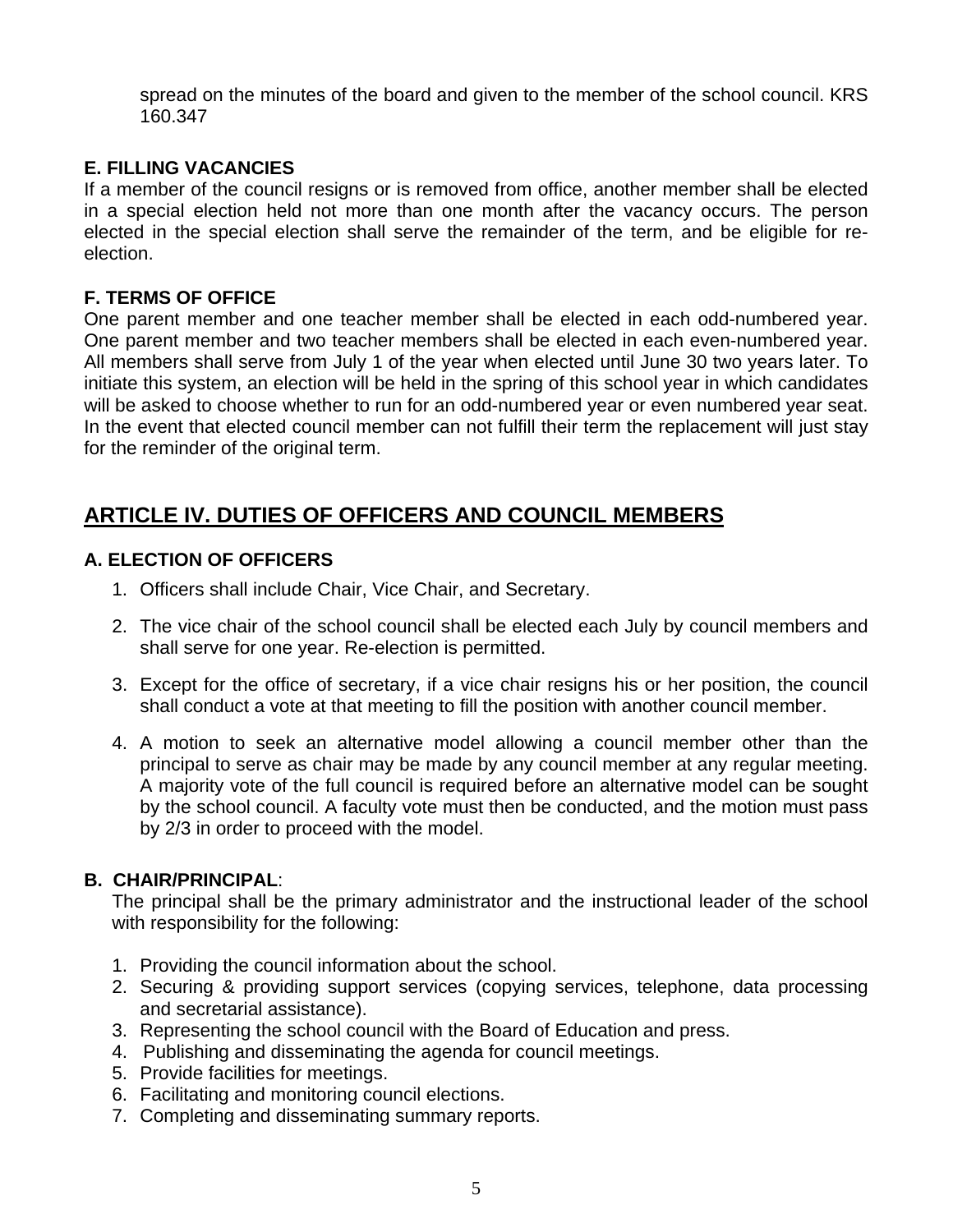- 8. Implementing public relation strategies.
- 9. Promoting the council as a significant school entity.
- 10. Provide all members of the council with copies of all school-wide test results within three school days after those results are delivered to the school
- 11. Keep a file of all-correspondence addressed to the council and remove items from that file, only after they have been brought to two regular council meetings.
- 12. Report on all school spending, other than staff salaries and benefits, through the last day of the previous calendar month, at each regular council meeting.
- 13. Be the official custodian of council records.
- 14. Exercise any other responsibility specified in these by-laws.

# **C. VICE-CHAIR**

- 1. Presiding over council meetings in the absence of the chair
- 2. Calling a special meeting of the council in the event a principal vacancy occurs
- 3. Conducting meetings necessary for the principal hiring process to take place
- 4. Shall serve as gatekeeper and timekeeper at council meetings.

# **D. SECRETARY**

A council secretary shall be appointed by the principal to keep minutes of all council meetings and to maintain council records.

- 1. Secretary is not an elected member of the council and has no decision making power.
- 2. Secretary shall attend all council meetings and work sessions.
- 3. Secretary shall record, print and distribute to council members minutes of the meeting.
- 4. Secretary shall prepare, print and distribute a summary report to the staff of Garth Elementary, publish summary in the monthly school newspaper and to the community at large as appropriate. This will assure communication to the community.
- 5. Secretary shall notify local newspaper of the date and time for each council meeting. These announcements must be presented to the newspaper at least five days before the scheduled council meeting.
- 6. Secretary is responsible to the elected chairperson.
- 7. Secretary is to adhere to council members code of ethics.
- 8. Secretary shall be paid a stipend, as determined by the council in the budget.

# **E. COUNCIL MEMBERS**

- 1. Knowing and adhering to the mission, philosophy, and goals of Garth Elementary **School**
- 2. Attending all council meetings, both regular and special
- 3. Encouraging and requesting opinions from their constituencies
- 4. Supporting, promoting, and communicating council decisions
- 5. Seeking information independently and as needed about issues brought before the school council, and bringing that information to the council
- 6. Determination of curriculum, including needs assessment and curriculum development.
- 7. Assignment of all instructional and non-instructional staff time.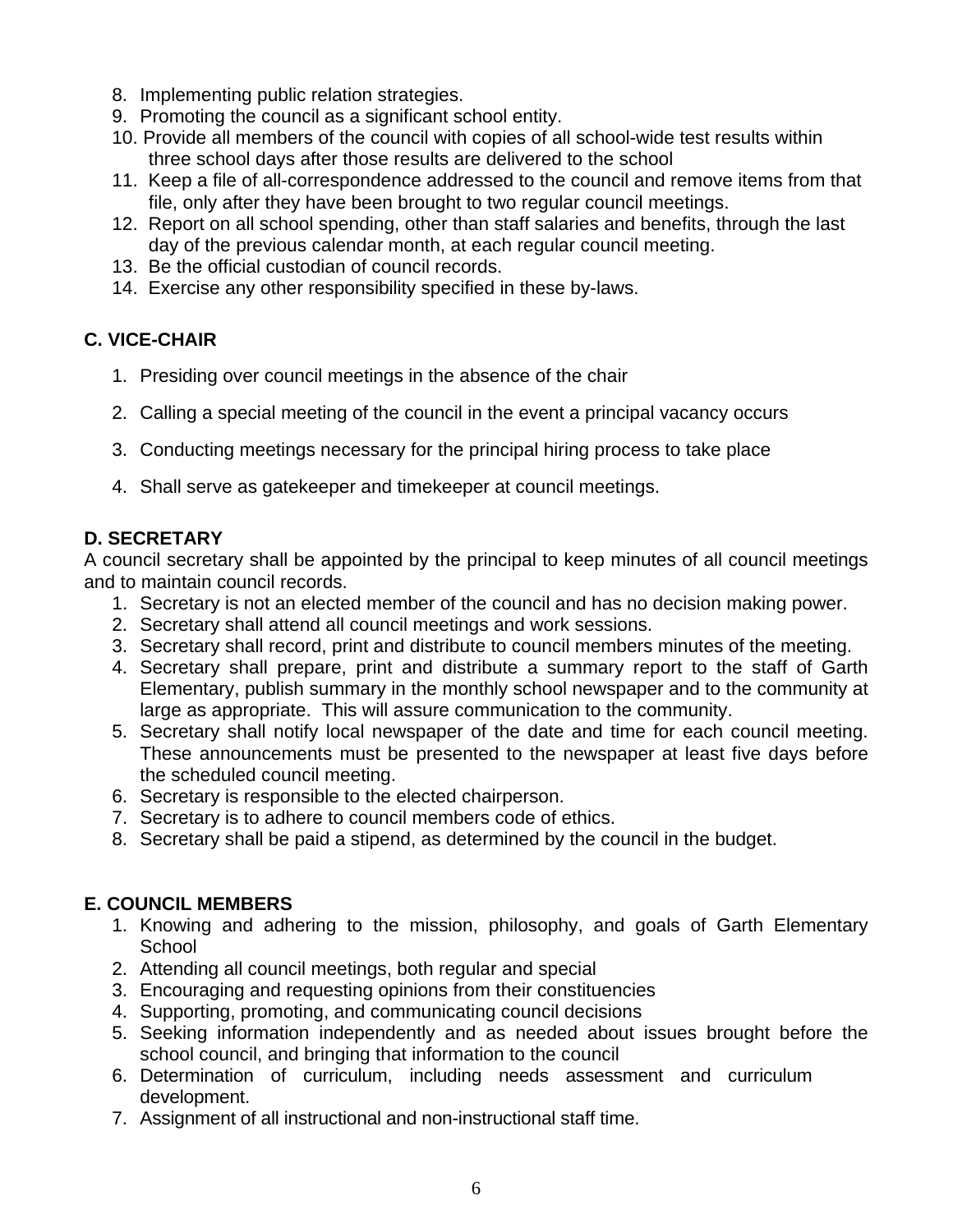- 8. Assignment of students to classes and programs within the school.
- 9. Determination of the schedule of the school day and week, *subject* to the beginning and ending times of the school day and school calendar year as established by the local board.
- 10. Determination of use of school space during the school day.
- 11. Planning and resolution of issues regarding instructional practices.
- 12. Selection and implementation of discipline and classroom management techniques, including responsibilities of the student, parent, teacher, counselor, and principal.
- 13. Selection of extracurricular programs and policies relating to student participation based on academic qualifications, attendance requirements, program evaluation and supervision.
- 14. Procedures for determining alignment with state standards, technology utilization, and program appraisal. Council policy on this issue must be consistent with board policy.
- 15. Procedures to assist the council with consultation in the selection of personnel by the principal, including but not limited to, meetings, timelines, interviews, review of written applications, and review of references. Procedures shall address situations in which members of the council are not available for consultation.
- 16. Facilitating participation of interested persons, including, but not limited to, classified employees and parents and shall include the number of committees, their jurisdiction, composition, and the process for membership selection.
- 17. Other issues to provide an environment to enhance students' *achievement* and to meet the goals set by KRS 158.645 and 64S1. If the council makes a policy that *fits this* area but not any of the areas listed in 1-11 above, that policy must be consistent with board policy.

# **Other Responsibilities:**

#### **The council shall also:**

- *1.* Determine the number of persons to be employed in each job classification at *the school.*
- 2. Determine which textbooks shall be used at the school.
- 3. Determine which instructional materials shall be used at the school.
- 4. Determine what student support services shall be provided in the school.
- 5. *Determine* the professional development to be paid for out of the council's allocation.
- 6. Adopt a school improvement plan that meets the requirements set in board policy.
- 7. Determine the organization of our ungraded primary program.
- 8. Select a new principal for the school.
- 9. At least one site-base member shall be in attendance with principal during interview process and selection of person (including in-school transfers) to fill school vacancies.
- 10. Each school council shall annually review CATS data on its students' performance and adopt a plan to ensure that each student makes progress toward Kentucky's Learner **Goals**
- 11. Carry out any other responsibilities assigned to the council by board policy or state law.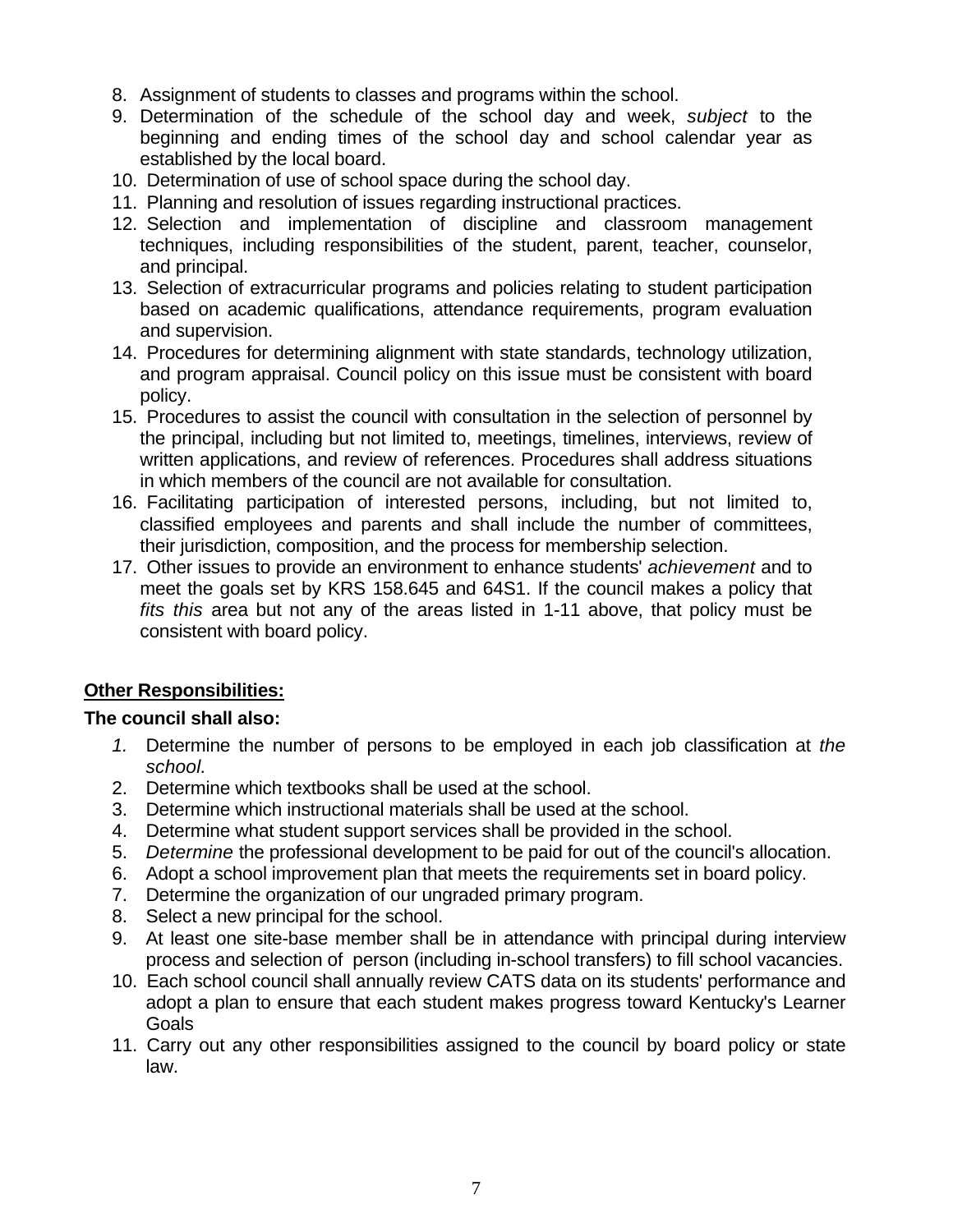# **ARTICLE V. COMMITTEES**

# **A. PURPOSE**

- 1. Standing and ad hoc committees are established to gain input from all stakeholders including certified and classified staff parents, students, and community member.
- 2. Standing and ad hoc committees shall serve as a council resource for gathering data and information and making recommendations to the school council.

# **B. APPOINTMENT OF COMMITTEES**

- 1. Standing and ad hoc committees are formed and dissolved by the school council as needed.
- 2. Standing committees can be dissolved only through the process of amending by-laws.

# **C. MEMBERSHIP & ELECTION OF CHAIR**

- 1. All certified staff may participate in the shared decision making process at Garth Elementary School by serving on committees in their areas of interest.
- 2. Each committee shall consist of representatives from the faculty, support staff, parents, and students.
- 3. Committee membership is open to interested persons.
- 4. Committee membership will be determined by posting sign up sheets in the school and community, and notifying teachers and parents in writing of their committee appointment. Teachers or parents who volunteer to serve on a particular committee through the sign-up process below shall be considered appointed to the committee.
- 5. Committee membership shall be limited to 15 persons, as the discretion of the school council.
- 6. Principal shall elect a chairperson who shall serve for a term of no longer than one school year.

#### **D. DECISION MAKING**

Committee decisions shall be made be consensus. In the event that consensus is not possible, a majority of the committee may decide that an issue shall be decided by majority vote.

# **E. DUTIES**

- 1. Committees shall carry out tasks assigned to them by the school council.
- 2. Committees may decide to bring issues of concern or interest to the school council.
- 3. Committees may research issues, gather school-wide input, or prepare first and revised drafts of school council policies.
- 4. Committee chairs or their designees will report once per semester, or as requested by the school council.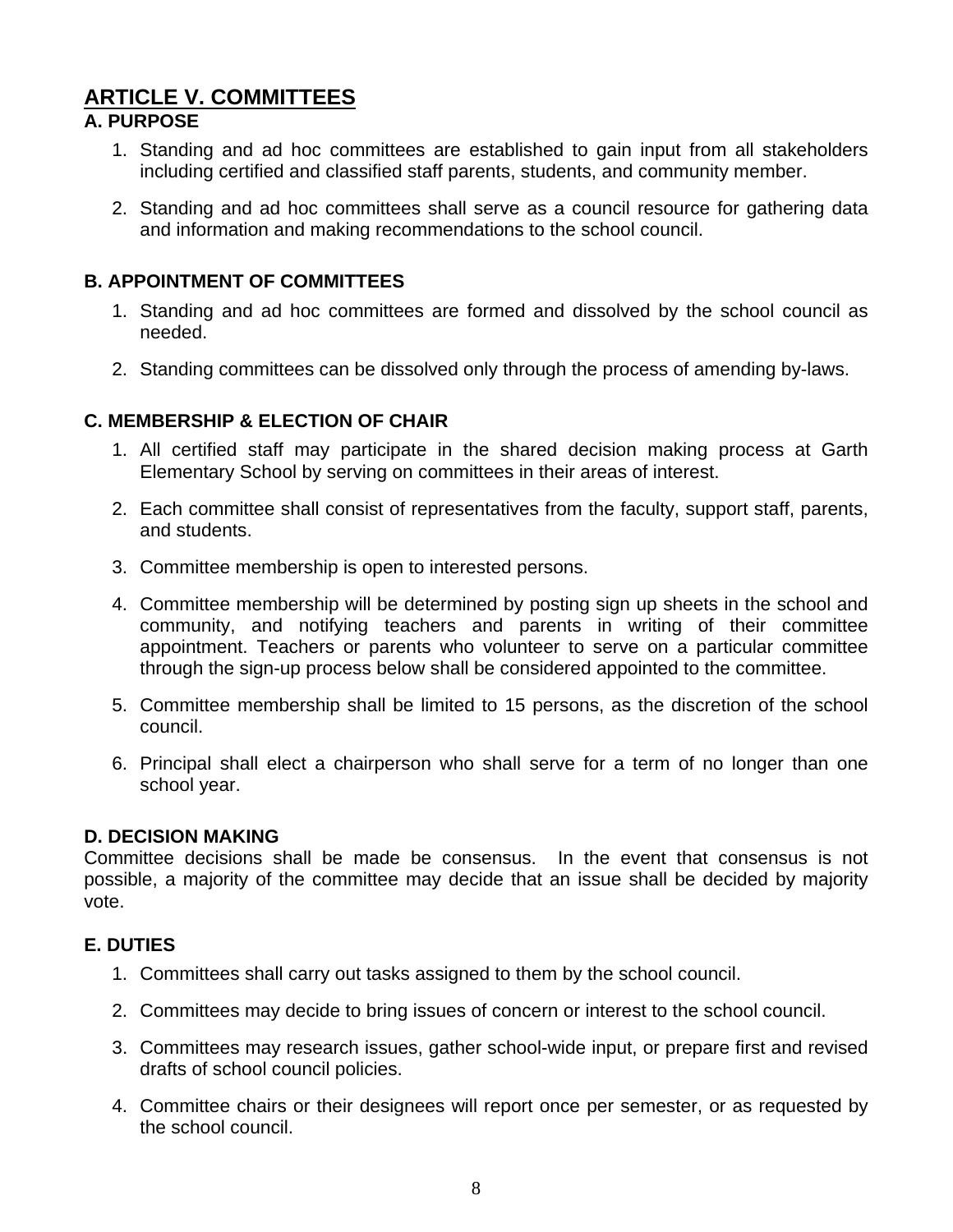5. Committee chairs shall provide the council secretary with written minutes of their meetings no later than 10 days after the meeting occurred.

#### **F. MEETINGS**

- 1. Each committee shall choose the time, place, agenda, and schedule for their meetings.
- 2. Committees must comply with all provisions of the Open Meetings and Open Records laws.

#### **G. STANDING COMMITTEES**

- 1. Standing committees for Garth Elementary School shall include: People, Places, Programs, and Policies.
- 2. Continued need for standing committees will be reviewed and confirmed by the school council each August at their regularly scheduled meeting.
- 3. A list of standing committees, a brief description of their purpose, and a list of each committee's membership shall be filed with council chairperson.

# **ARTICLE VI. SCHEDULE OF MEETINGS**

#### **A. REGULAR MEETINGS**

- 1. The regular monthly meeting of the Garth Elementary School Council shall be the second Monday of every month. Council meetings shall be open to the public. Meetings will begin at 4:30 p.m. and end at 6:00 p.m. Meetings shall not exceed 90 minutes. If all items on the agenda have not been adequately discussed after 90 minutes, the council may decide by motion, second and majority vote to extend the length of the meeting or to place the remaining agenda items on the next month's agenda or on the agenda for a special meeting.
- 2. The regular monthly meetings will be held at the Garth Elementary School.
- 3. The principal shall provide local news media of the council's meetings.
- 4. The principal shall notify teachers three days in advance of each council meeting during the morning announcements on the school PA system, to include the time, place and agenda items.
- 5. The principal shall notify the public by notice posted on the bulletin board in the school foyer at least three days in advance of the meeting.
- 6. Principal shall provide agenda to council members three days prior to meetings.

#### **B. CALLED/SPECIAL MEETINGS**

If the council needs to meet between regular meetings, or if the regular meeting is rescheduled, the chairperson or a majority of the school council members may call a special meeting. The following steps must be completed by the chairperson when a special meeting is called: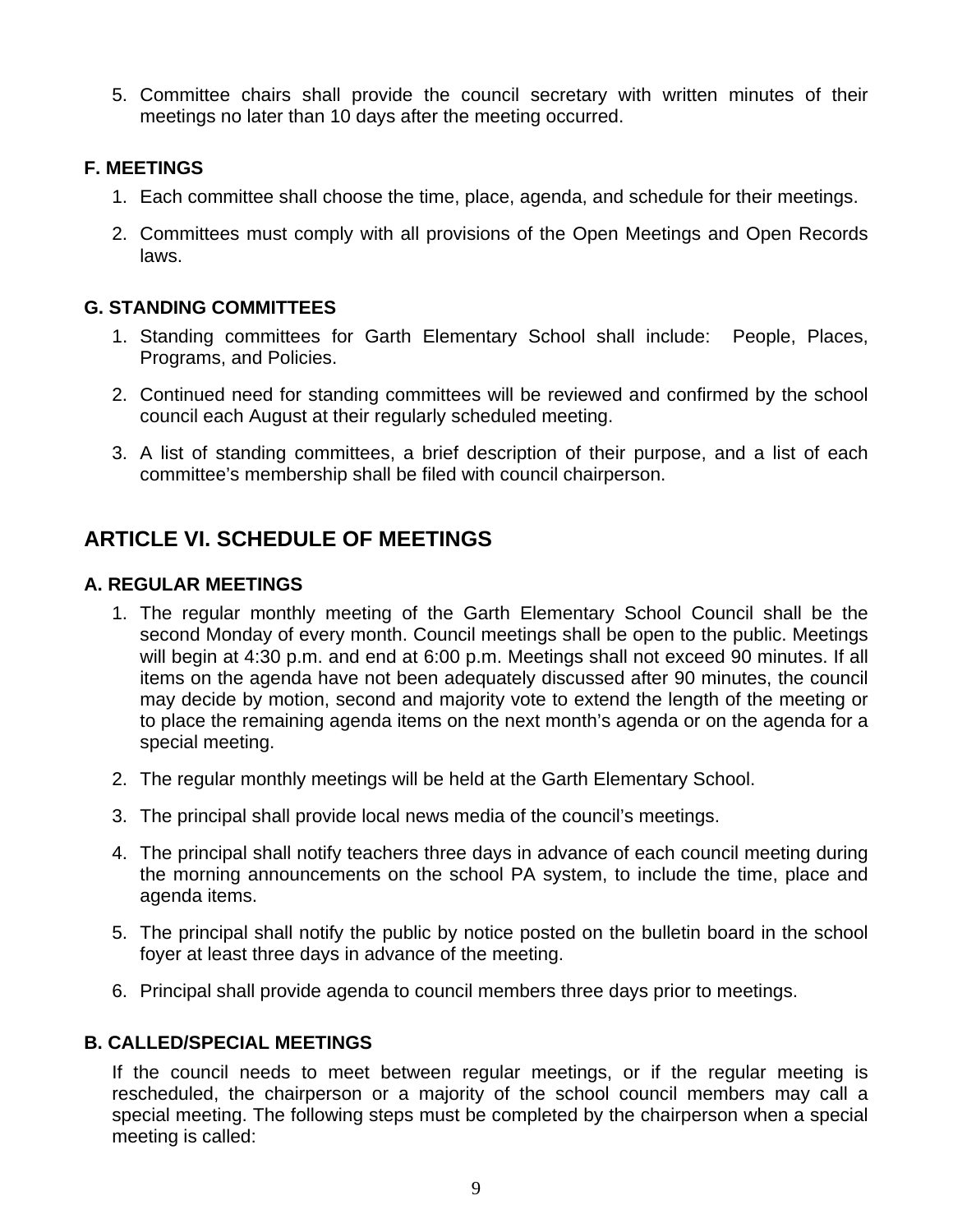- 1. Written Notice: The chairperson shall prepare and sign a written notice that states the date, time, and place of the special meeting and the agenda for each meeting. Only the items on the agenda may be discussed.
- 2. Delivery of Notice: The chairperson shall arrange for the notice to be delivered to each council member and to any media organization that has requested notice of council meetings. The delivery can be by hand, fax machine, or mail but the notice must be received at least 24 hours prior to the time of the meeting.
- 3. Posting of Notice: The notice for the special meeting shall be posted by the chairperson on the bulletin board in the school foyer at least 24 hours prior to the time of the meeting.

In addition to these requirements, the principal shall announce to teachers the time and the reason for the special called meeting during announcements on the school's PA system at least 24 hours prior to the meeting.

# **ARTICLE VII. CONDUCT OF MEETINGS**

# **A. QUORUM**

A quorum of the school council shall be a majority (one-half plus one) of the council members. No council business shall be discussed or conducted unless a quorum of council members is present.

# **B. ATTENDANCE AT MEETINGS**

Council meetings are open to the public and all interested persons can attend, except for those portions that are conducted as closed session.

# **C. CLOSED SESSIONS**

Definition: A closed session is a portion of a regular or special meeting of the council during which the council members meet in private. The council may meet in closed session for the following reasons: information leading to rights of privacy, to discuss proposed or pending litigation by or against a council member [KRS61.810(1)(c)]; or to discuss candidates for a principal vacancy or conduct consultation in filling other vacancies [KRS 61.810(1)(f)].

Before a closed session can be conducted, the following steps must be taken:

- 1. Announcement: Contents: An announcement of the general nature of the subject to be discussed and the specific section of the law that allows the conduct of the closed session must be announced in the open meeting and recorded in council minutes.
- 2. Motion: The motion to go into closed session must be made, passed by a majority of council members present, and recorded in council minutes.
- 3. Closed Session: During the closed session, only the business stated in the announcement can be discussed, and no action may be taken. No minutes are to be taken in closed session. If the council secretary is not a council member, the secretary shall not enter the closed session. Details discussed in closed session shall not be discussed outside the closed session.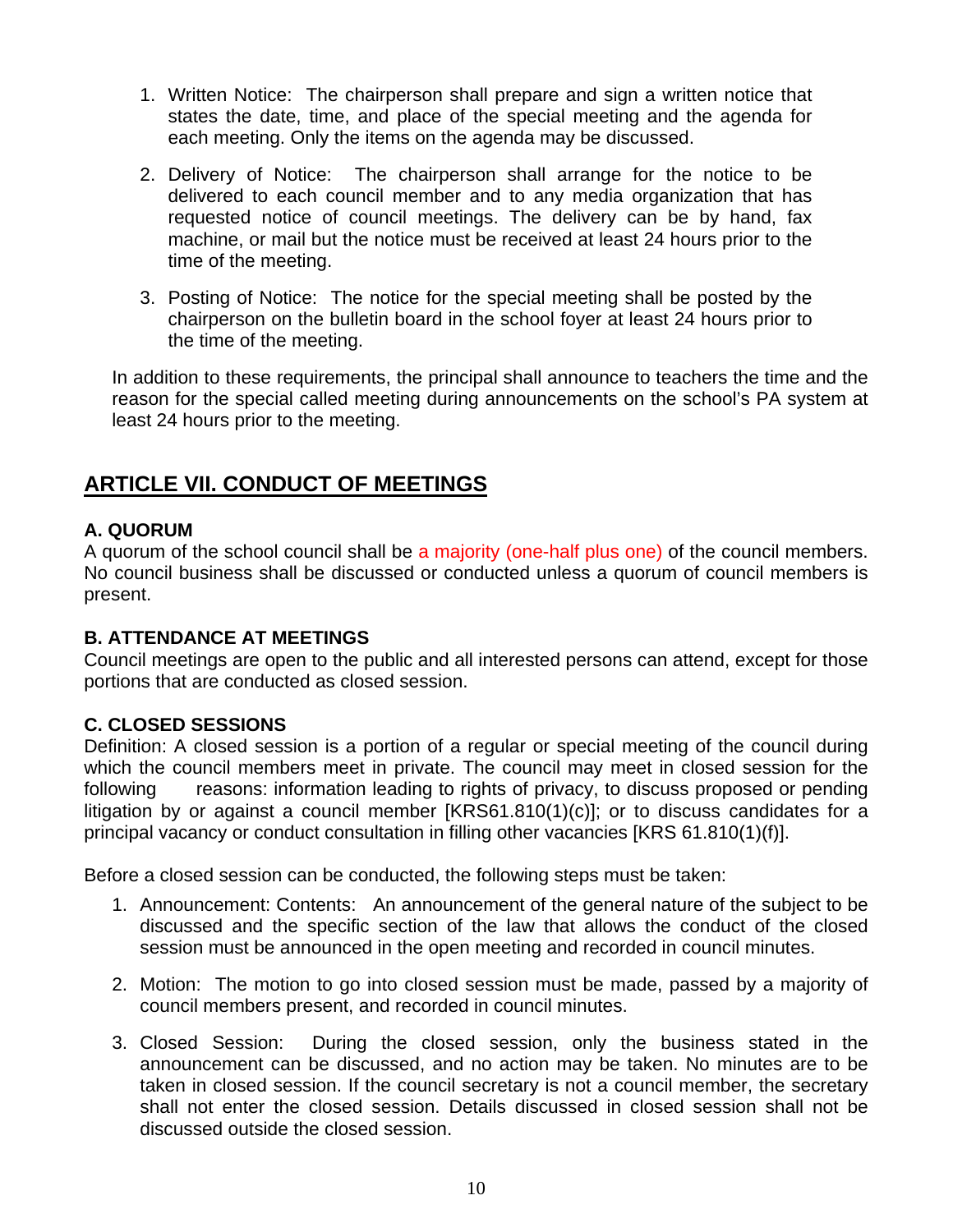4. Decision: After full discussion of the issue in closed session, the council must return to open session where it may take any official action on the matter. Any actions taken must be recorded in council minutes.

#### **D. MATERIALS PRESENT AT COUNCIL MEETINGS**

The chairperson shall bring:

- The folder containing all items submitted for inclusion on the agenda.
- The folder containing all correspondence addressed to the council that he or she has received.
- Monthly financial report from the central office.
- Lists of applicants for vacant positions. Updated SBDM Technical Assistance Materials from the KDE web page.

#### **E. AGENDA**

- 1. Anyone may submit items for inclusion on the agenda to the chairperson/principal in writing on the standard form provided by the Monday prior to a regularly scheduled council meeting. The principal shall maintain a complete file of these items.
- 2. The chairperson shall prepare a preliminary agenda for each regular council meeting, including items submitted in writing for inclusion by the public, staff, parents, other council members and other items he or she believes should be on the agenda. The chairperson may declare an item received as not within school council authority.
- 3. Each agenda shall include the following items:
	- Setting of the final agenda for the current meeting.
	- Review and approval of previous meeting minutes.
	- An opportunity during the course of the meeting for school or community persons to address the school council (with request received in writing one week prior to regular council meeting). A limit of 5 minutes per noncouncil member up to a maximum time of 15 minutes per subject matter shall be allotted. *(Vice Chair will serve as gatekeeper and timekeeper)*
	- Other items submitted.
- 1. The preliminary agenda shall be distributed to all staff members, school or community persons who submitted items in writing for inclusion prior to the meeting.
- 2. Setting of the final agenda shall be the first order of business conducted at each regular council meeting, and council members may introduce issues for inclusion on the current agenda at that time. The agenda shall be approved by motion and vote of the council. At a special called meeting, only the items listed on the notice of meeting can be discussed and no new items can be introduced for discussion or inclusion on the agenda.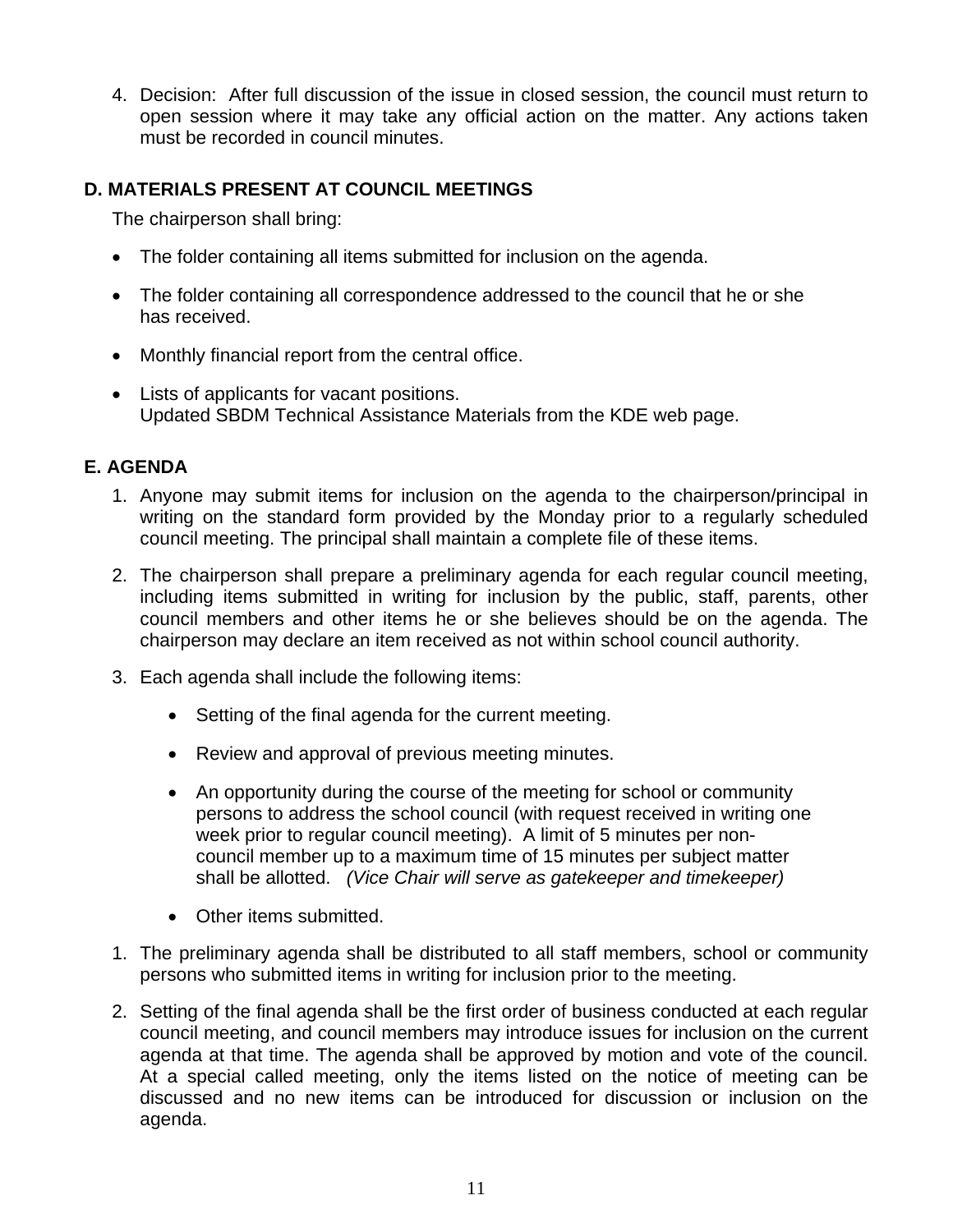#### **F. DISCUSSION OF AGENDA ITEMS**

- 1. Each agenda item shall be discussed by the school council before a decision is made. Each council member shall be given an opportunity to express his or her opinion on the item.
- 2. Other persons attending the meeting may be recognized by the chairperson and may address the council as the chair calls upon them to speak. If a significant number of persons wishes to contribute to the discussion on a particular item, the chair may set limits on the number of persons who will speak to the issue, and a time limit for each.

#### **G. DECISION MAKING PROCESS**

- 1. All business and decisions of the school council will relate to the schools mission and purpose to improve the instructional program and/or further the goals in the school's transformation plan.
- 2. No proposed policy may be approved by the school council at the same meeting at which it was initially proposed for study.
- 3. All decisions and policies officially adopted by Garth Elementary School Council will be reported to the board of education and superintendent through submission of approved council minutes to the SBDM district coordinator.
- 4. The school council will make decisions by consensus except as otherwise designated in the by-laws using the following guidelines:
	- 5. A motion and a second are made.
	- 6. After discussion of an item, the chair or any member may state the consensus of the group in one or two sentences.
	- 7. The chair will ask whether any member disagrees with that statement.
	- 8. If all members agree, the decision will be recorded as a unanimous decision in the council minutes.
	- 9. If a member disagrees, the discussion will continue until a suggestion of consensus is made that draws no disagreement, or until the third suggestion of consensus fails.

# **ARTICLE VIII. MINUTES AND OTHER COUNCIL RECORDS**

# **A. MINUTES KEPT AND APPROVED**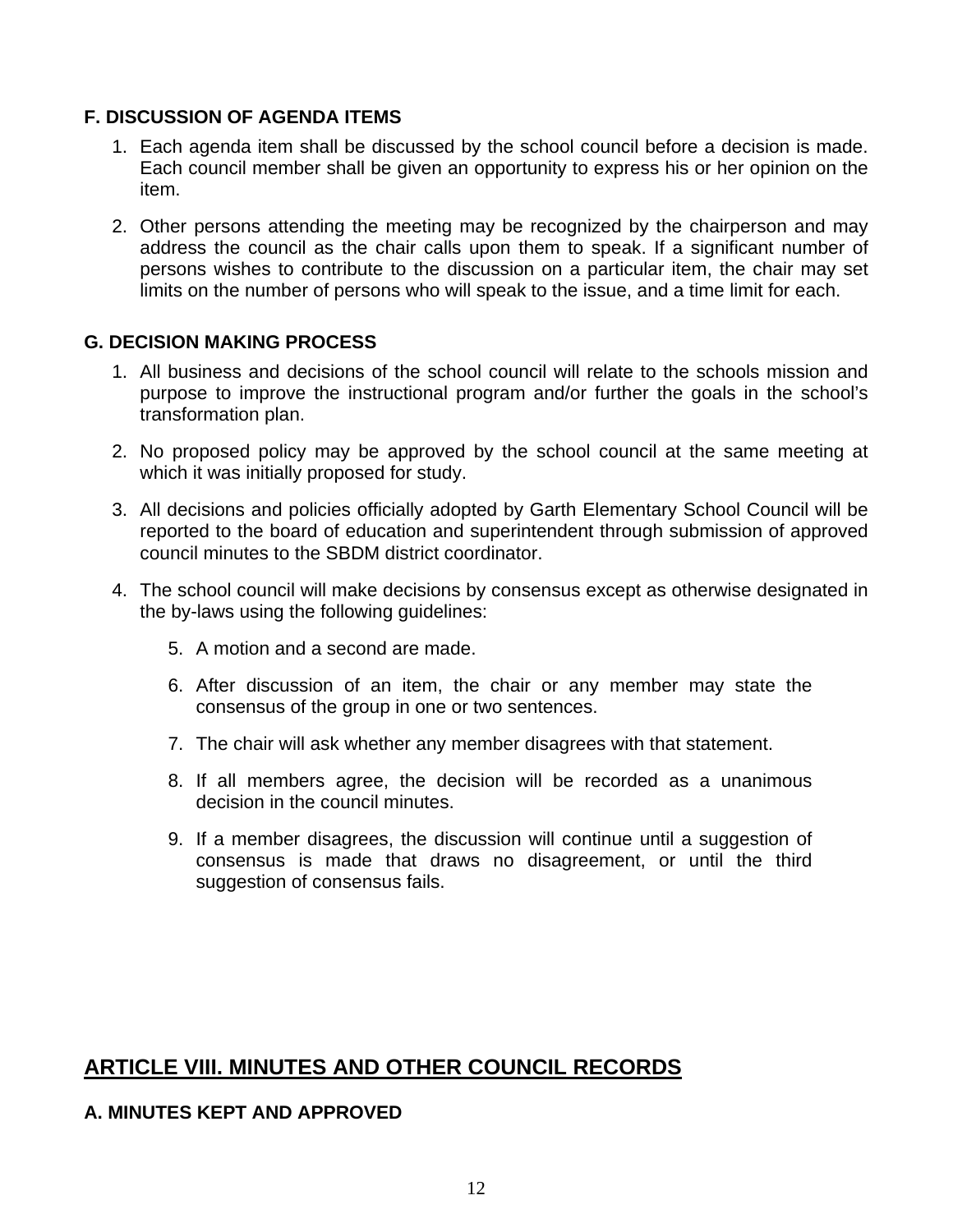- 1. Minutes shall be kept for each meeting of the school council.
- 2. The minutes shall reflect an accurate record of actions and votes taken at a council meeting. Minutes shall show the words of the motion or suggestion of consensus.
- 3. If the action taken was the adoption of a policy, the entire text of the policy shall be attached to the copy of the minutes kept on file in the library for public inspection and filed in the council's policy manual.
- 4. The minutes of the school council shall not be official until they are reviewed and approved by the council.
- 5. A preliminary copy of the minutes for all council meetings will be provided to certified and classified staff in written form within 72 hours of the adjournment of the meeting.
- 6. The principal will forward an official copy of the minutes to the superintendent and SBDM District Coordinator, and keep an official copy on file in the school.
- 7. A copy of the official minutes will be posted on the bulletin board in the foyer by the chairperson.

# **B. COUNCIL RECORDS AVAILABLE FOR PUBLIC INSPECTION**

The following are official documents that must be kept on file for public inspection:

- 1. School Council Minutes and Agendas
- 2. Committee Minutes and Agendas
- 3. Consolidated Plan (CATS Scores, Needs Assessment)
- 4. School Council Policies and By-Laws
- 5. School Council Budget Documents not in the School Plan
- 6. School Council and Committee Membership Lists
- 7. Official correspondence

# **C. REQUESTS FOR COUNCIL RECORDS**

- 1. Requests for council records must be made in writing to the principal. Requests must include specific documents and dates.
- 2. The fee for copying of council records shall be 10 cents per copy unless the request is for the Consolidated Plan document.
- 3. The requested records must be provided to the person making the request within three business days (The attorney general ruled in 01-ORD-94 (May 2001) that the only days that are excluded are legal holidays and weekends. As a result, the fact that a school may be closed over the winter holidays or spring break and no one is in the office does not prevent the clock from running on the three-day response requirement.)
- 4. The school council secretary shall make or provide copies of requested documents at the principal's request.